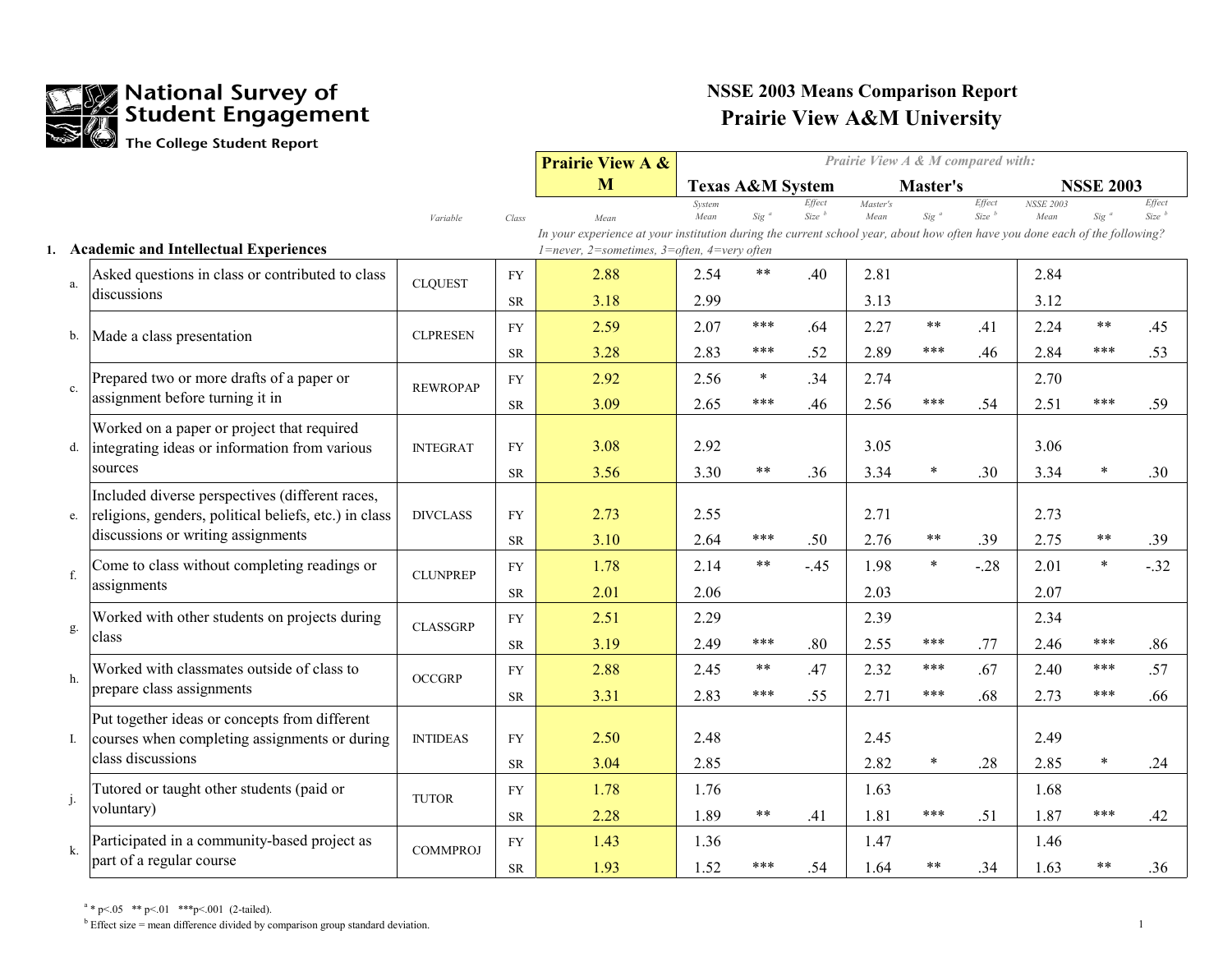

|                |                                                                                   |                 |            | <b>Prairie View A &amp;</b>                                                                                                 | Prairie View A & M compared with: |                             |                             |                  |            |                       |                          |                  |                             |
|----------------|-----------------------------------------------------------------------------------|-----------------|------------|-----------------------------------------------------------------------------------------------------------------------------|-----------------------------------|-----------------------------|-----------------------------|------------------|------------|-----------------------|--------------------------|------------------|-----------------------------|
|                |                                                                                   |                 |            | M                                                                                                                           |                                   | <b>Texas A&amp;M System</b> |                             |                  | Master's   |                       |                          | <b>NSSE 2003</b> |                             |
|                |                                                                                   | Variable        | Class      | Mean                                                                                                                        | System<br>Mean                    | $Sig^a$                     | Effect<br>Size <sup>b</sup> | Master's<br>Mean | $Sig^a$    | Effect<br>$Size^{-b}$ | <b>NSSE 2003</b><br>Mean | Sig <sup>c</sup> | Effect<br>Size <sup>b</sup> |
|                |                                                                                   |                 |            | In your experience at your institution during the current school year, about how often have you done each of the following? |                                   |                             |                             |                  |            |                       |                          |                  |                             |
|                | 1. Academic and Intellectual Experiences (continued)                              |                 |            | $1$ =never, 2=sometimes, 3=often, 4=very often                                                                              |                                   |                             |                             |                  |            |                       |                          |                  |                             |
|                | Used an electronic medium (list-serv, chat                                        |                 |            |                                                                                                                             |                                   |                             |                             |                  |            |                       |                          |                  |                             |
|                | group, Internet, etc.) to discuss or complete an                                  | <b>ITACADEM</b> | ${\rm FY}$ | 2.63                                                                                                                        | 2.62                              |                             |                             | 2.61             |            |                       | 2.65                     |                  |                             |
|                | assignment                                                                        |                 | ${\rm SR}$ | 3.16                                                                                                                        | 2.89                              |                             | .27                         | 2.82             | **         | .33                   | 2.81                     | $***$            | .34                         |
|                | m. Used e-mail to communicate with an instructor                                  | EMAIL           | <b>FY</b>  | 2.63                                                                                                                        | 2.76                              |                             |                             | 2.87             |            |                       | 2.96                     | $\ast$           | $-.37$                      |
|                |                                                                                   |                 | <b>SR</b>  | 2.94                                                                                                                        | 3.10                              |                             |                             | 3.09             |            |                       | 3.18                     |                  | $-27$                       |
| n.             | Discussed grades or assignments with an                                           | <b>FACGRADE</b> | ${\rm FY}$ | 2.92                                                                                                                        | 2.61                              | $\ast$                      | .37                         | 2.58             | $***$      | .40                   | 2.62                     | $\star$          | .36                         |
|                | instructor                                                                        |                 | <b>SR</b>  | 3.24                                                                                                                        | 2.88                              | ***                         | .42                         | 2.81             | ***        | .49                   | 2.83                     | ***              | .47                         |
|                | Talked about career plans with a faculty                                          |                 | ${\rm FY}$ | 2.45                                                                                                                        | 2.10                              | $***$                       | .38                         | 2.14             | $\star$    | .35                   | 2.15                     | $\star$          | .34                         |
| $\mathbf{O}$ . | member or advisor                                                                 | <b>FACPLANS</b> | <b>SR</b>  | 2.75                                                                                                                        | 2.42                              | $***$                       | .35                         | 2.44             | $\ast\ast$ | .32                   | 2.48                     | *                | .28                         |
|                | Discussed ideas from your readings or classes                                     |                 |            |                                                                                                                             |                                   |                             |                             |                  |            |                       |                          |                  |                             |
| p.             | with faculty members outside of class                                             | <b>FACIDEAS</b> | <b>FY</b>  | 1.76                                                                                                                        | 1.75                              |                             |                             | 1.76             |            |                       | 1.81                     |                  |                             |
|                |                                                                                   |                 | <b>SR</b>  | 2.44                                                                                                                        | 2.07                              | ***                         | .43                         | 2.06             | ***        | .45                   | 2.10                     | $***$            | .40                         |
|                | Received prompt feedback from faculty on your                                     | <b>FACFEED</b>  | <b>FY</b>  | 2.33                                                                                                                        | 2.48                              |                             |                             | 2.59             | $\ast$     | $-.31$                | 2.63                     | $***$            | $-0.37$                     |
|                | academic performance (written or oral)                                            |                 | <b>SR</b>  | 2.82                                                                                                                        | 2.77                              |                             |                             | 2.82             |            |                       | 2.83                     |                  |                             |
|                | Worked harder than you thought you could to                                       |                 |            |                                                                                                                             |                                   |                             |                             |                  |            |                       |                          |                  |                             |
| r.             | meet an instructor's standards or expectations                                    | <b>WORKHARD</b> | <b>FY</b>  | 2.78                                                                                                                        | 2.61                              |                             |                             | 2.61             |            |                       | 2.61                     |                  |                             |
|                |                                                                                   |                 | ${\rm SR}$ | 3.06                                                                                                                        | 2.76                              | $***$                       | .36                         | 2.72             | ***        | .41                   | 2.71                     | ***              | .42                         |
|                | Worked with faculty members on activities                                         | <b>FACOTHER</b> | ${\rm FY}$ | 1.65                                                                                                                        | 1.57                              |                             |                             | 1.53             |            |                       | 1.56                     |                  |                             |
| S.             | other than coursework (committees, orientation,<br>student life activities, etc.) |                 |            | 2.18                                                                                                                        | 1.76                              | ***                         | .46                         | 1.79             | ***        | .42                   | 1.84                     | $***$            | .35                         |
|                | Discussed ideas from your readings or classes                                     |                 | ${\rm SR}$ |                                                                                                                             |                                   |                             |                             |                  |            |                       |                          |                  |                             |
| t.             | with others outside of class (students, family                                    | <b>OOCIDEAS</b> | <b>FY</b>  | 2.78                                                                                                                        | 2.75                              |                             |                             | 2.71             |            |                       | 2.77                     |                  |                             |
|                | members, coworkers, etc.)                                                         |                 | ${\rm SR}$ | 3.13                                                                                                                        | 2.85                              | $***$                       | .34                         | 2.84             | $\ast\ast$ | .35                   | 2.88                     |                  | .29                         |
|                | Had serious conversations with students of a                                      |                 | ${\rm FY}$ | 2.31                                                                                                                        | 2.58                              |                             |                             | 2.54             |            |                       | 2.61                     | $\ast$           | $-.30$                      |
| u.             | different race or ethnicity than your own                                         | <b>DIVRSTUD</b> | ${\rm SR}$ | 2.78                                                                                                                        | 2.59                              |                             |                             | 2.54             | $\ast$     | .24                   | 2.60                     |                  |                             |
|                | Had serious conversations with students who are                                   |                 |            |                                                                                                                             |                                   |                             |                             |                  |            |                       |                          |                  |                             |
|                | very different from you in terms of their                                         |                 |            |                                                                                                                             |                                   |                             |                             |                  |            |                       |                          |                  |                             |
|                | religious beliefs, political opinions, or personal                                | DIFFSTU2        | <b>FY</b>  | 2.49                                                                                                                        | 2.63                              |                             |                             | 2.67             |            |                       | 2.77                     |                  | $-28$                       |
|                | values                                                                            |                 | ${\rm SR}$ | 2.82                                                                                                                        | 2.61                              |                             |                             | 2.61             |            |                       | 2.69                     |                  |                             |

 $a * p < 05$  \*\*  $p < 01$  \*\*\*  $p < 001$  (2-tailed).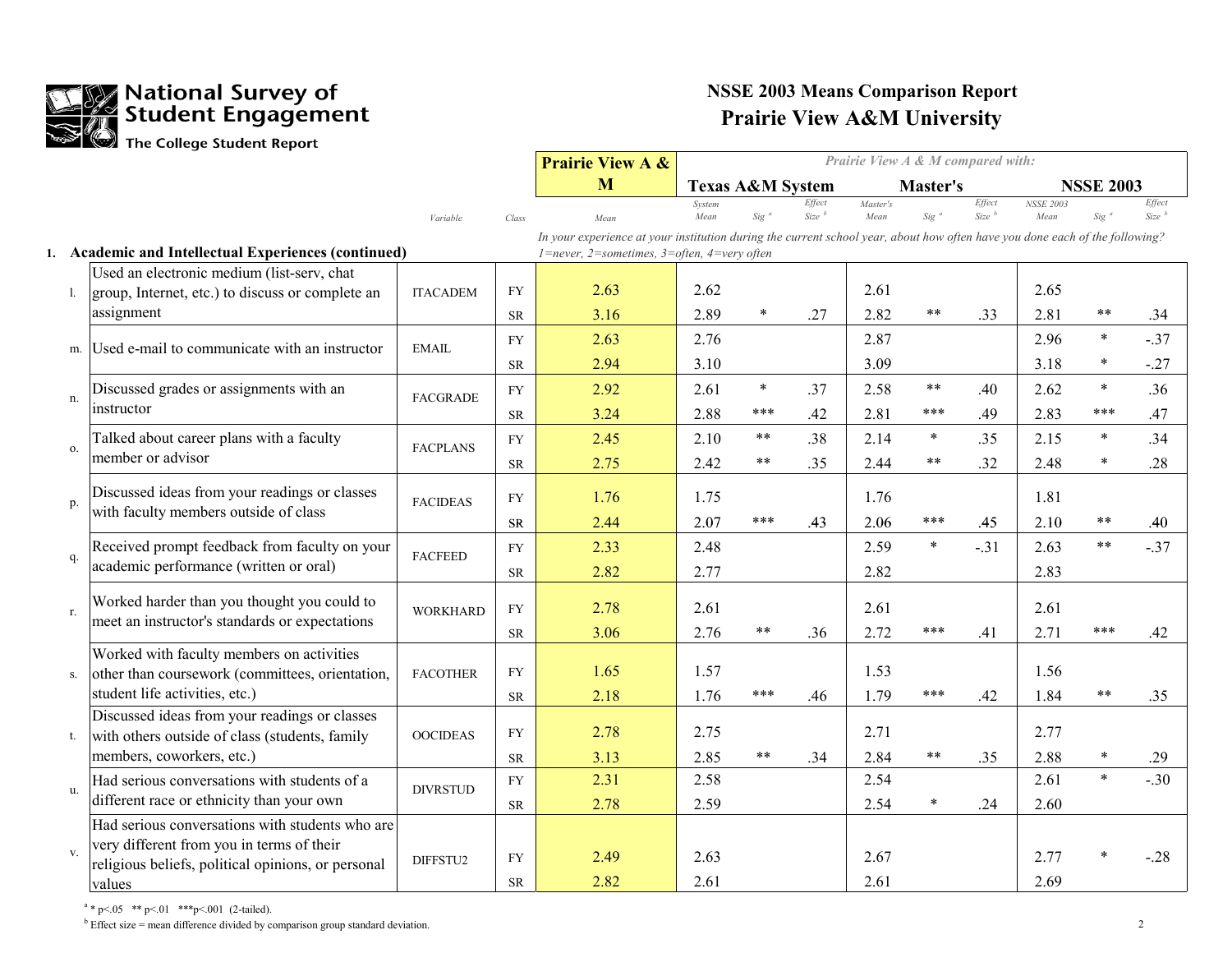

|                  |               |                                                 |                 |            | <b>Prairie View A &amp;</b>                                                                              | Prairie View A & M compared with: |                             |                             |                  |          |                  |                          |                  |                       |
|------------------|---------------|-------------------------------------------------|-----------------|------------|----------------------------------------------------------------------------------------------------------|-----------------------------------|-----------------------------|-----------------------------|------------------|----------|------------------|--------------------------|------------------|-----------------------|
|                  |               |                                                 |                 |            | M                                                                                                        |                                   | <b>Texas A&amp;M System</b> |                             |                  | Master's |                  |                          | <b>NSSE 2003</b> |                       |
|                  |               |                                                 | Variable        | Class      | Mean                                                                                                     | System<br>Mean                    | Sig                         | Effect<br>Size <sup>b</sup> | Master's<br>Mean | $Sig^a$  | Effect<br>Size b | <b>NSSE 2003</b><br>Mean | Sig              | Effect<br>$Size^{-b}$ |
|                  |               |                                                 |                 |            | During the current school year, how much has your coursework emphasized the following mental activities? |                                   |                             |                             |                  |          |                  |                          |                  |                       |
| $\overline{2}$ . |               | <b>Mental Activities</b>                        |                 |            | $1$ =very little, 2=some, 3=quite a bit, 4=very much                                                     |                                   |                             |                             |                  |          |                  |                          |                  |                       |
|                  |               | Memorizing facts, ideas, or methods from your   |                 |            |                                                                                                          |                                   |                             |                             |                  |          |                  |                          |                  |                       |
|                  | a.            | courses and readings so you can repeat them in  | <b>MEMORIZE</b> | <b>FY</b>  | 2.94                                                                                                     | 3.07                              |                             |                             | 2.97             |          |                  | 2.93                     |                  |                       |
|                  |               | pretty much the same form                       |                 | <b>SR</b>  | 3.18                                                                                                     | 2.86                              | $***$                       | .35                         | 2.77             | ***      | .44              | 2.72                     | ***              | .49                   |
|                  |               | Analyzing the basic elements of an idea,        |                 |            |                                                                                                          |                                   |                             |                             |                  |          |                  |                          |                  |                       |
|                  | $b$           | experience, or theory, such as examining a      |                 |            |                                                                                                          |                                   |                             |                             |                  |          |                  |                          |                  |                       |
|                  |               | particular case or situation in depth and       | <b>ANALYZE</b>  | <b>FY</b>  | 2.92                                                                                                     | 3.04                              |                             |                             | 3.09             |          |                  | 3.15                     |                  | $-.30$                |
|                  |               | considering its components                      |                 | <b>SR</b>  | 3.54                                                                                                     | 3.24                              | ***                         | .42                         | 3.25             | $***$    | .40              | 3.28                     | **               | .36                   |
|                  |               | Synthesizing and organizing ideas, information, |                 |            |                                                                                                          |                                   |                             |                             |                  |          |                  |                          |                  |                       |
|                  | $\mathbf{c}.$ | or experiences into new, more complex           | <b>SYNTHESZ</b> | ${\rm FY}$ | 2.65                                                                                                     | 2.78                              |                             |                             | 2.82             |          |                  | 2.88                     |                  |                       |
|                  |               | interpretations and relationships               |                 | <b>SR</b>  | 3.29                                                                                                     | 2.99                              | $\star$ $\star$             | .36                         | 3.04             | $\ast$   | .31              | 3.07                     |                  | .27                   |
|                  |               | Making judgments about the value of             |                 |            |                                                                                                          |                                   |                             |                             |                  |          |                  |                          |                  |                       |
|                  |               | information, arguments, or methods, such as     |                 |            |                                                                                                          |                                   |                             |                             |                  |          |                  |                          |                  |                       |
|                  | d.            | examining how others gathered and interpreted   | <b>EVALUATE</b> |            |                                                                                                          |                                   |                             |                             |                  |          |                  |                          |                  |                       |
|                  |               | data and assessing the soundness of their       |                 | <b>FY</b>  | 2.86                                                                                                     | 2.78                              |                             |                             | 2.80             |          |                  | 2.83                     |                  |                       |
|                  |               | conclusions                                     |                 | ${\rm SR}$ | 3.28                                                                                                     | 2.89                              | ***                         | .43                         | 2.95             | $***$    | .38              | 2.95                     | **               | .37                   |
|                  | e.            | Applying theories or concepts to practical      | <b>APPLYING</b> | <b>FY</b>  | 2.98                                                                                                     | 2.95                              |                             |                             | 2.96             |          |                  | 3.01                     |                  |                       |
|                  |               | problems or in new situations                   |                 | <b>SR</b>  | 3.43                                                                                                     | 3.16                              | $\ast$                      | .31                         | 3.18             | $\ast$   | .29              | 3.20                     |                  | .28                   |
|                  |               | 3. Examinations                                 |                 |            | $1 = \text{very little to } 7 = \text{very much}$                                                        |                                   |                             |                             |                  |          |                  |                          |                  |                       |
|                  |               | To what extent have your examinations during    |                 |            |                                                                                                          |                                   |                             |                             |                  |          |                  |                          |                  |                       |
|                  |               | the current school year challenged you to do    | <b>EXAMS</b>    | <b>FY</b>  | 5.52                                                                                                     | 5.66                              |                             |                             | 5.49             |          |                  | 5.54                     |                  |                       |
|                  |               | your best work?                                 |                 | ${\rm SR}$ | 5.90                                                                                                     | 5.55                              |                             | .30                         | 5.48             | $***$    | .36              | 5.45                     | **               | .38                   |
|                  |               |                                                 |                 |            | During the current school year, about how much reading and writing have you done?                        |                                   |                             |                             |                  |          |                  |                          |                  |                       |
|                  |               | 4. Reading and Writing                          |                 |            | 1=none, 2=between 1 and 4, 3=between 5 and 10, 4=between 11 and 20, 5=more than 20                       |                                   |                             |                             |                  |          |                  |                          |                  |                       |
|                  | a.            | Number of assigned textbooks, books, or         | <b>READASGN</b> | ${\rm FY}$ | 3.21                                                                                                     | 3.21                              |                             |                             | 3.42             |          |                  | 3.49                     | $\ast$           | $-0.29$               |
|                  |               | book-length packs of course readings            |                 | ${\rm SR}$ | 3.22                                                                                                     | 3.08                              |                             |                             | 3.26             |          |                  | 3.34                     |                  |                       |
|                  |               | Number of books read on your own (not           |                 |            |                                                                                                          |                                   |                             |                             |                  |          |                  |                          |                  |                       |
|                  | b.            | assigned) for personal enjoyment or academic    | <b>READOWN</b>  | <b>FY</b>  | 2.04                                                                                                     | 1.93                              |                             |                             | 2.00             |          |                  | 2.01                     |                  |                       |
|                  |               | enrichment                                      |                 | <b>SR</b>  | 2.31                                                                                                     | 2.21                              | $\ast$                      |                             | 2.19             | $\ast$   |                  | 2.21                     | **               |                       |
|                  | c.            | Number of written papers or reports of 20 pages | <b>WRITEMOR</b> | ${\rm FY}$ | 1.48                                                                                                     | 1.25                              |                             | .38                         | 1.26             |          | .33              | 1.24                     |                  | .38                   |
|                  |               | or more                                         |                 | <b>SR</b>  | 1.78                                                                                                     | 1.59                              |                             |                             | 1.65             |          |                  | 1.66                     |                  |                       |

 $a * p < 05$  \*\*  $p < 01$  \*\*\*  $p < 001$  (2-tailed).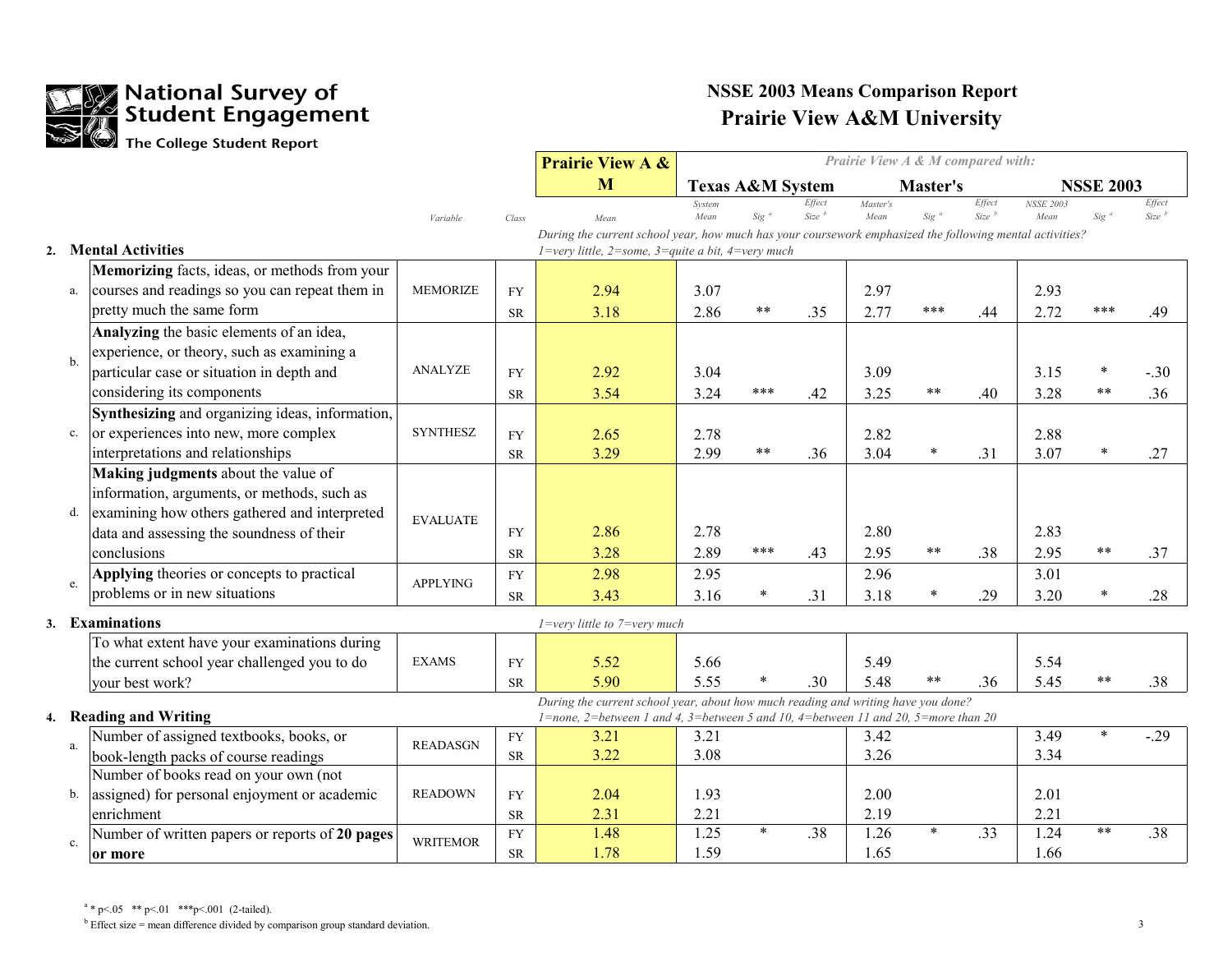

|    |                                                                                        |                 |            | <b>Prairie View A &amp;</b>                                                                                            | Prairie View A & M compared with: |                             |                             |                  |          |                         |                          |                  |                               |
|----|----------------------------------------------------------------------------------------|-----------------|------------|------------------------------------------------------------------------------------------------------------------------|-----------------------------------|-----------------------------|-----------------------------|------------------|----------|-------------------------|--------------------------|------------------|-------------------------------|
|    |                                                                                        |                 |            | M                                                                                                                      |                                   | <b>Texas A&amp;M System</b> |                             |                  | Master's |                         |                          | <b>NSSE 2003</b> |                               |
|    |                                                                                        | Variable        |            | Mean                                                                                                                   | System<br>Mean                    | Sig                         | Effect<br>Size <sup>b</sup> | Master's<br>Mean | $Sig^a$  | Effect<br>$Size \ ^{b}$ | <b>NSSE 2003</b><br>Mean | Sig              | Effect<br>$Size \binom{b}{b}$ |
|    |                                                                                        |                 | Class      | During the current school year, about how much reading and writing have you done?                                      |                                   |                             |                             |                  |          |                         |                          |                  |                               |
|    | 4. Reading and Writing (continued)                                                     |                 |            | $1$ =none, 2=between 1 and 4, 3=between 5 and 10, 4=between 11 and 20, 5=more than 20                                  |                                   |                             |                             |                  |          |                         |                          |                  |                               |
|    | Number of written papers or reports between 5<br>$\mathbf{d}$                          | <b>WRITEMID</b> | <b>FY</b>  | 2.06                                                                                                                   | 2.05                              |                             |                             | 2.41             | $***$    | $-0.38$                 | 2.44                     | $**$             | $-42$                         |
|    | and 19 pages                                                                           |                 | ${\rm SR}$ | 2.57                                                                                                                   | 2.33                              | $\ast$                      | .26                         | 2.63             |          |                         | 2.66                     |                  |                               |
|    | Number of written papers or reports of fewer<br>e.                                     | <b>WRITESML</b> | ${\rm FY}$ | 3.02                                                                                                                   | 2.76                              |                             |                             | 3.31             |          |                         | 3.30                     |                  |                               |
|    | than 5 pages                                                                           |                 | <b>SR</b>  | 2.93                                                                                                                   | 2.83                              |                             |                             | 3.09             |          |                         | 3.11                     |                  |                               |
|    |                                                                                        |                 |            | In a typical week, how many homework problem sets do you complete?                                                     |                                   |                             |                             |                  |          |                         |                          |                  |                               |
| 5. | <b>Problem Sets</b>                                                                    |                 | <b>FY</b>  | 1=none, 2=1-2, 3=3-4, 4=5-6, 5=more than 6<br>2.88                                                                     | 2.57                              |                             |                             | 2.50             | $\star$  | .35                     | 2.52                     | $\ast$           | .32                           |
|    | Number of <i>problem sets</i> that take you more than<br>a.<br>an hour to complete     | <b>PROBSETA</b> | <b>SR</b>  | 2.93                                                                                                                   | 2.48                              | $\star$ $\star$             | .38                         | 2.38             | $***$    | .47                     | 2.35                     | ***              | .49                           |
|    | Number of <i>problem sets</i> that take you less than                                  |                 | ${\rm FY}$ | 2.83                                                                                                                   | 2.54                              |                             |                             | 2.68             |          |                         | 2.58                     |                  |                               |
|    | $b$<br>an hour to complete                                                             | <b>PROBSETB</b> | <b>SR</b>  | 2.41                                                                                                                   | 2.26                              |                             |                             | 2.27             |          |                         | 2.18                     |                  |                               |
|    |                                                                                        |                 |            |                                                                                                                        |                                   |                             |                             |                  |          |                         |                          |                  |                               |
|    | 6. Homework Problems                                                                   |                 |            | 1=none, 2=1-3, 3=4-6, 4=7-10, 5=more than 10                                                                           |                                   |                             |                             |                  |          |                         |                          |                  |                               |
|    | In a typical week, how many homework<br>problems take you more than 15 minutes each to | <b>HWPROBS</b>  |            |                                                                                                                        |                                   |                             |                             |                  |          |                         |                          |                  |                               |
|    |                                                                                        |                 | <b>FY</b>  | 2.83<br>2.93                                                                                                           | 2.71<br>2.65                      |                             |                             | 2.67             |          |                         | 2.68                     |                  |                               |
|    | complete?                                                                              |                 | <b>SR</b>  | Which of the following have you done or do you plan to do before you graduate from your institution? (These items were |                                   |                             |                             | 2.61             |          | .26                     | 2.61                     |                  | .25                           |
| 7. | <b>Enriching Educational Experiences</b>                                               |                 |            | recoded 0=no or undecided, 1=yes. Thus, the mean is the proportion responding "yes" among all valid respondents.)      |                                   |                             |                             |                  |          |                         |                          |                  |                               |
|    | Practicum, internship, field experience, co-op                                         | <b>INTERN</b>   | <b>FY</b>  | .85                                                                                                                    | .77                               |                             |                             | .80              |          |                         | .81                      |                  |                               |
|    | a.<br>experience, or clinical assignment                                               |                 | <b>SR</b>  | .82                                                                                                                    | .68                               | $\ast$                      | .31                         | .72              |          |                         | .72                      |                  |                               |
|    | Community service or volunteer work<br>b.                                              | <b>VOLUNTER</b> | <b>FY</b>  | .83                                                                                                                    | .75                               |                             |                             | .74              |          |                         | .75                      |                  |                               |
|    |                                                                                        |                 | <b>SR</b>  | .79                                                                                                                    | .60                               | $***$                       | .40                         | .63              | $***$    | .33                     | .66                      |                  | .28                           |
|    | Participate in a learning community or some other                                      |                 |            |                                                                                                                        |                                   |                             |                             |                  |          |                         |                          |                  |                               |
|    | formal program where groups of students take two<br>c.                                 | <b>LEARNCOM</b> | <b>FY</b>  | .54                                                                                                                    | .39                               | $\ast$                      | .32                         | .35              | $***$    | .41                     | .33                      | **               | .44                           |
|    | or more classes together                                                               |                 | <b>SR</b>  | .62                                                                                                                    | .25                               | ***                         | .86                         | .27              | ***      | .77                     | .27                      | ***              | .80 <sub>1</sub>              |
|    | Work on a research project with a faculty                                              |                 |            |                                                                                                                        |                                   |                             |                             |                  |          |                         |                          |                  |                               |
|    | member outside of course or program<br>d.                                              | <b>RESEARCH</b> | <b>FY</b>  | .38                                                                                                                    | .29                               |                             |                             | .26              |          |                         | .29                      |                  |                               |
|    | requirements                                                                           |                 | <b>SR</b>  | .37                                                                                                                    | .21                               | $* *$                       | .40                         | .23              | $***$    | .32                     | .27                      |                  |                               |
|    | Foreign language coursework<br>e.                                                      | <b>FORLANG</b>  | ${\rm FY}$ | .33                                                                                                                    | .34                               |                             |                             | .44              |          |                         | .48                      | $\ast$           | $-0.29$                       |
|    |                                                                                        |                 | ${\rm SR}$ | .21                                                                                                                    | .23                               |                             |                             | .35              | $\ast$   | $-.29$                  | .41                      | **               | $-.40$                        |
|    | Study abroad<br>f.                                                                     | <b>STUDYABR</b> | <b>FY</b>  | .40                                                                                                                    | .28                               |                             |                             | .33              |          |                         | .38                      |                  |                               |
|    |                                                                                        |                 | <b>SR</b>  | .21                                                                                                                    | .11                               |                             | .32                         | .14              |          |                         | .18                      |                  |                               |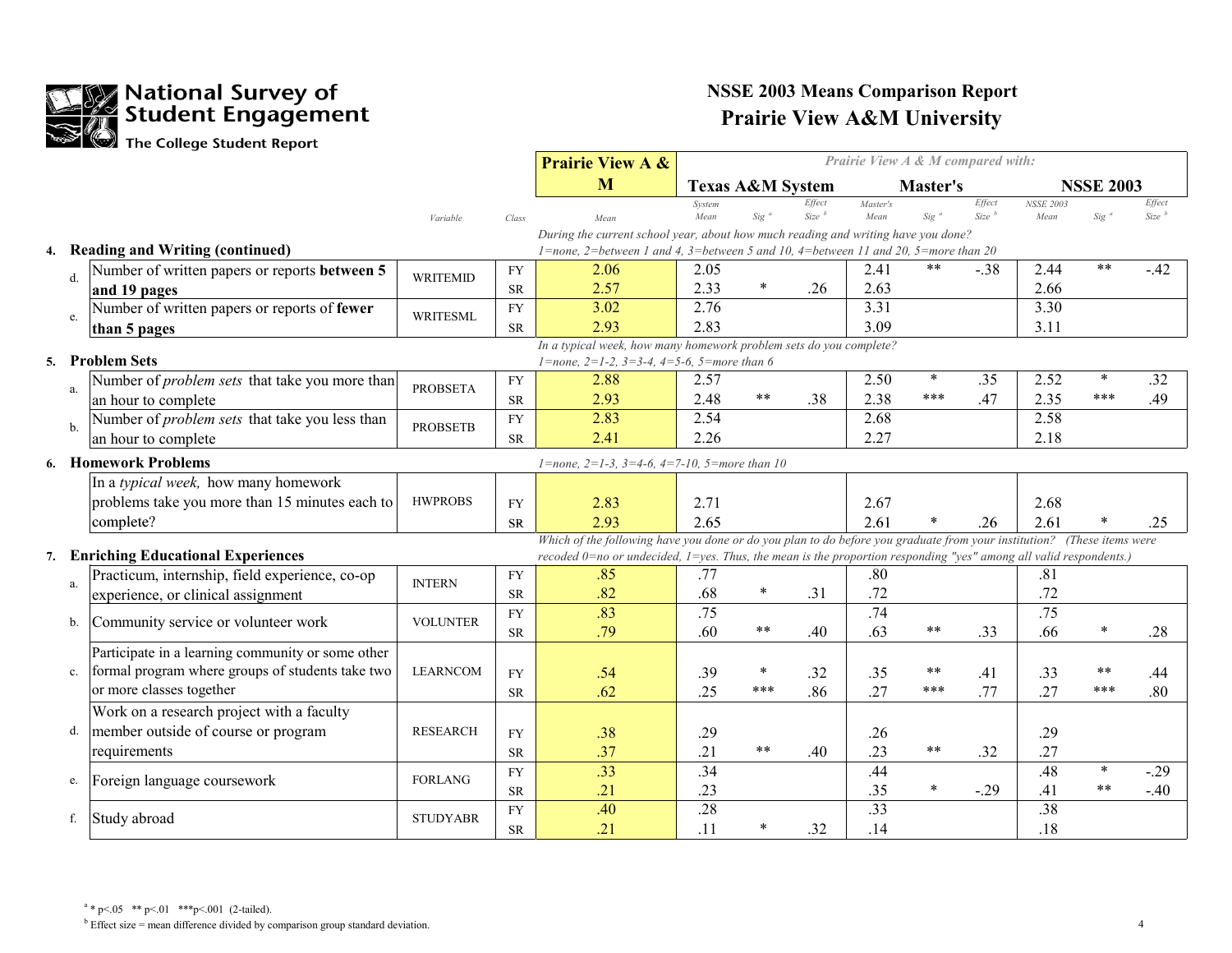

|    |               |                                                            |                 |            | <b>Prairie View A &amp;</b>                                                                                                    | Prairie View A & M compared with: |                 |                             |          |            |                             |                  |                  |                  |
|----|---------------|------------------------------------------------------------|-----------------|------------|--------------------------------------------------------------------------------------------------------------------------------|-----------------------------------|-----------------|-----------------------------|----------|------------|-----------------------------|------------------|------------------|------------------|
|    |               |                                                            |                 |            | M                                                                                                                              | <b>Texas A&amp;M System</b>       |                 |                             |          | Master's   |                             |                  | <b>NSSE 2003</b> |                  |
|    |               |                                                            |                 |            |                                                                                                                                | System                            | $Sig^a$         | Effect<br>Size <sup>b</sup> | Master's | $Sig^a$    | Effect<br>Size <sup>b</sup> | <b>NSSE 2003</b> |                  | Effect<br>Size   |
|    |               |                                                            | Variable        | Class      | Mean<br>Which of the following have you done or do you plan to do before you graduate from your institution? (These items were | Mean                              |                 |                             | Mean     |            |                             | Mean             | Sig <sup>c</sup> |                  |
| 7. |               | <b>Enriching Educational Experiences (continued)</b>       |                 |            | recoded $0=$ no or undecided, $1=$ yes. Thus, the mean is the proportion responding "yes" among all valid respondents.)        |                                   |                 |                             |          |            |                             |                  |                  |                  |
|    |               | Independent study or self-designed major                   | <b>INDSTUDY</b> | <b>FY</b>  | .28                                                                                                                            | .17                               |                 |                             | .17      |            |                             | .18              |                  |                  |
|    | g.            |                                                            |                 | <b>SR</b>  | .31                                                                                                                            | .22                               |                 |                             | .26      |            |                             | .29              |                  |                  |
|    |               | Culminating senior experience (comprehensive               |                 |            |                                                                                                                                |                                   |                 |                             |          |            |                             |                  |                  |                  |
|    | h.            | exam, capstone course, thesis, project, etc.)              | <b>SENIORX</b>  | <b>FY</b>  | .45                                                                                                                            | .33                               |                 |                             | .39      |            |                             | .43              |                  |                  |
|    |               |                                                            |                 | <b>SR</b>  | .69                                                                                                                            | .47                               | ***             | .44                         | .55      |            | .27                         | .59              |                  |                  |
|    |               |                                                            |                 |            | Mark the box that best represents the quality of your relationships with people at your institution.                           |                                   |                 |                             |          |            |                             |                  |                  |                  |
| 8. |               | <b>Quality of Relationships</b>                            |                 |            | 1=unfriendly, unsupportive, sense of alienation to 7=friendly, supportive, sense of belonging                                  |                                   |                 |                             |          |            |                             |                  |                  |                  |
|    | a.            | Relationships with other students                          | <b>ENVSTU</b>   | <b>FY</b>  | 5.50                                                                                                                           | 5.97                              | $\ast$          | $-.38$                      | 5.70     | $***$      |                             | 5.74             | **               |                  |
|    |               |                                                            |                 | <b>SR</b>  | 6.26                                                                                                                           | 5.99                              |                 |                             | 5.81     |            | .36                         | 5.80             |                  | .37              |
|    |               |                                                            |                 |            | 1=unavailable, unhelpful, unsympathetic to 7=available, helpful, sympathetic                                                   |                                   |                 |                             |          | $***$      |                             |                  | $***$            |                  |
|    | b.            | Relationships with faculty members                         | <b>ENVFAC</b>   | ${\rm FY}$ | 5.06<br>5.24                                                                                                                   | 5.49<br>5.64                      | $\ast$          | $-.33$<br>$-.32$            | 5.54     | $***$      | $-40$<br>$-40$              | 5.56<br>5.72     | $***$            | $-42$<br>$-0.39$ |
|    |               |                                                            |                 | ${\rm SR}$ |                                                                                                                                |                                   |                 |                             | 5.73     |            |                             |                  |                  |                  |
|    |               |                                                            |                 | ${\rm FY}$ | 1=unhelpful, inconsiderate, rigid to 7=helpful, considerate, flexible<br>4.83                                                  | 5.24                              |                 |                             | 5.09     |            |                             | 5.09             |                  |                  |
|    | c.            | Relationships with administrative personnel and<br>offices | <b>ENVADM</b>   | ${\rm SR}$ | 4.59                                                                                                                           | 5.03                              |                 | $-.27$                      | 4.84     |            |                             | 4.81             |                  |                  |
|    |               |                                                            |                 |            | About how many hours do you spend in a typical 7-day week doing each of the following? $1=0$ hrs/wk, $2=1-5$ hrs/wk, $3=6-10$  |                                   |                 |                             |          |            |                             |                  |                  |                  |
|    |               | 9. Time Usage                                              |                 |            | $hrs/wk$ , 4=11-15 $hrs/wk$ , 5=16-20 $hrs/wk$ , 6=21-25 $hrs/wk$ , 7=26-30 $hrs/wk$ , 8=more than 30 $hrs/wk$                 |                                   |                 |                             |          |            |                             |                  |                  |                  |
|    |               | Preparing for class (studying, reading, writing,           |                 |            |                                                                                                                                |                                   |                 |                             |          |            |                             |                  |                  |                  |
|    |               | doing homework or lab work, analyzing data,                |                 |            |                                                                                                                                |                                   |                 |                             |          |            |                             |                  |                  |                  |
|    | a.            | rehearsing, and other activities related to your           | ACADPR01        | ${\rm FY}$ | 3.63                                                                                                                           | 3.82                              |                 |                             | 3.91     |            |                             | 4.11             |                  | $-28$            |
|    |               | academic program)                                          |                 | ${\rm SR}$ | 4.43                                                                                                                           | 3.76                              | $* *$           | .39                         | 3.94     | $\ast$     | .28                         | 4.12             |                  |                  |
|    |               |                                                            |                 | ${\rm FY}$ | 1.42                                                                                                                           | 1.38                              |                 |                             | 1.55     |            |                             | 1.60             |                  |                  |
|    | b.            | Working for pay on campus                                  | WORKON01        | ${\rm SR}$ | 2.21                                                                                                                           | 1.83                              |                 |                             | 1.73     | $\ast\ast$ | .32                         | 1.89             |                  |                  |
|    |               |                                                            |                 | ${\rm FY}$ | 1.54                                                                                                                           | 2.30                              | $\ast$          | $-.33$                      | 2.60     | $\ast\ast$ | $-45$                       | 2.20             | $\star$          | $-.31$           |
|    | $\mathbf{c}.$ | Working for pay off campus                                 | WORKOF01        | <b>SR</b>  | 3.41                                                                                                                           | 3.87                              |                 |                             | 4.09     | $\ast$     | $-24$                       | 3.56             |                  |                  |
|    |               | Participating in co-curricular activities                  |                 |            |                                                                                                                                |                                   |                 |                             |          |            |                             |                  |                  |                  |
|    |               | (organizations, campus publications, student               |                 |            |                                                                                                                                |                                   |                 |                             |          |            |                             |                  |                  |                  |
|    | d.            | government, social fraternity or sorority,                 | COCURR01        | ${\rm FY}$ | 1.96                                                                                                                           | 2.31                              |                 |                             | 2.13     |            |                             | 2.28             |                  |                  |
|    |               | intercollegiate or intramural sports, etc.)                |                 | ${\rm SR}$ | 2.47                                                                                                                           | 1.99                              | $\star$ $\star$ | .34                         | 2.01     | $***$      | .31                         | 2.17             |                  |                  |
|    |               | Relaxing and socializing (watching TV,                     |                 | ${\rm FY}$ | 3.96                                                                                                                           | 3.81                              |                 |                             | 3.86     |            |                             | 3.86             |                  |                  |
|    | e.            | partying, exercising, etc.)                                | SOCIAL01        | <b>SR</b>  | 3.32                                                                                                                           | 3.28                              |                 |                             | 3.49     |            |                             | 3.57             |                  |                  |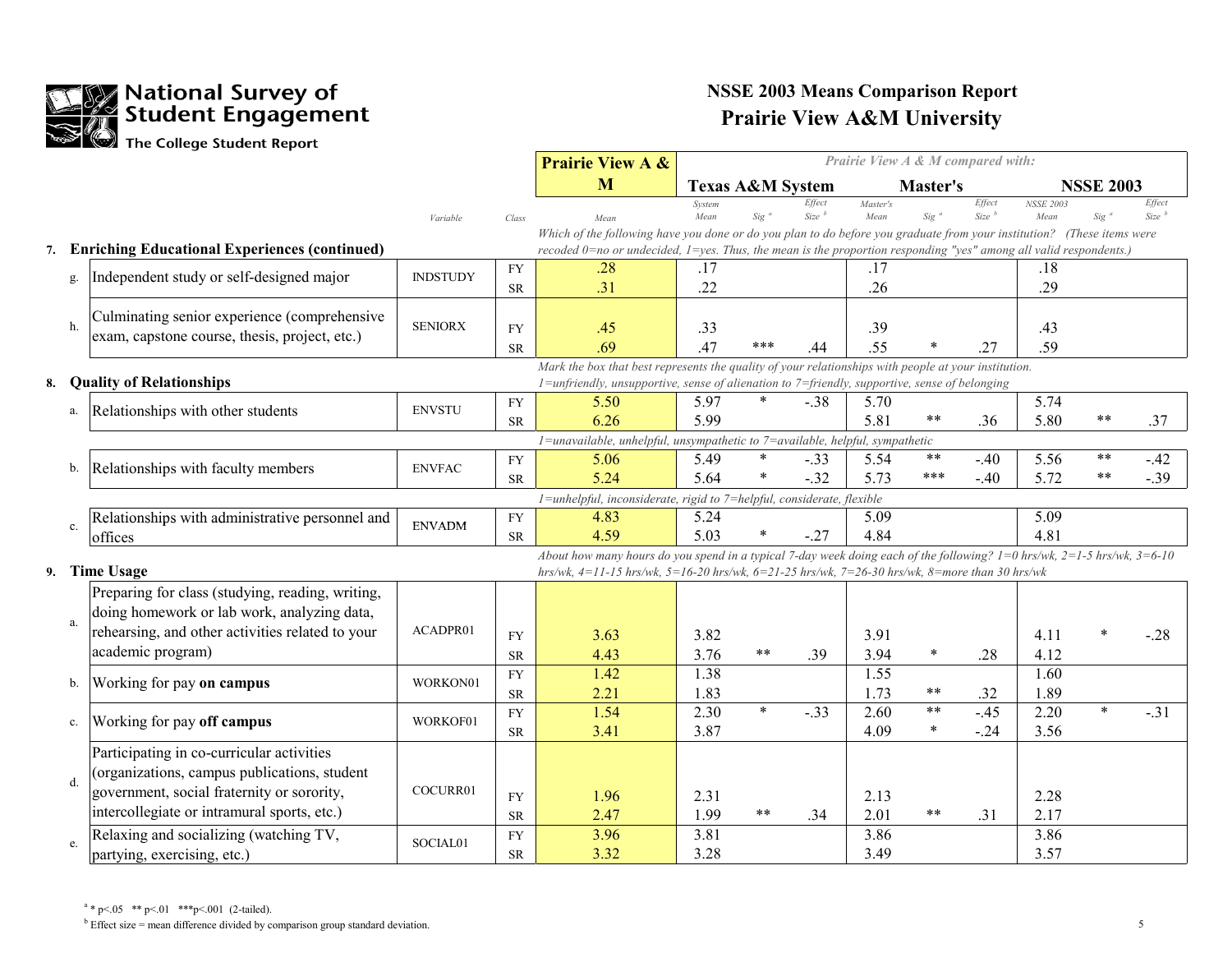

|               |                                                   |                 |                        | <b>Prairie View A &amp;</b>                                                                                                                                                                                                                     | Prairie View A & M compared with: |                                 |                                  |                  |                  |                       |                          |                  |                       |
|---------------|---------------------------------------------------|-----------------|------------------------|-------------------------------------------------------------------------------------------------------------------------------------------------------------------------------------------------------------------------------------------------|-----------------------------------|---------------------------------|----------------------------------|------------------|------------------|-----------------------|--------------------------|------------------|-----------------------|
|               |                                                   |                 |                        | M                                                                                                                                                                                                                                               | <b>Texas A&amp;M System</b>       |                                 |                                  |                  | Master's         |                       |                          | <b>NSSE 2003</b> |                       |
|               |                                                   | Variable        | Class                  | Mean                                                                                                                                                                                                                                            | System<br>Mean                    | $Sig^a$                         | Effect<br>$Size \xrightarrow{b}$ | Master's<br>Mean | Sig <sup>a</sup> | Effect<br>$Size^{-b}$ | <b>NSSE 2003</b><br>Mean | Sig              | Effect<br>$Size^{-b}$ |
| 9.            | Time Usage (continued)                            |                 |                        | About how many hours do you spend in a typical 7-day week doing each of the following? $1=0$ hrs/wk, $2=1-5$ hrs/wk, $3=6-10$<br>$hrs/wk$ , 4=11-15 $hrs/wk$ , 5=16-20 $hrs/wk$ , 6=21-25 $hrs/wk$ , 7=26-30 $hrs/wk$ , 8=more than 30 $hrs/wk$ |                                   |                                 |                                  |                  |                  |                       |                          |                  |                       |
| $f_{\cdot}$   | Providing care for dependents living with you     | CAREDE01        | <b>FY</b>              | 1.23                                                                                                                                                                                                                                            | 1.63                              |                                 |                                  | 1.73             | $\ast$           | $-.30$                | 1.54                     |                  |                       |
|               | (parents, children, spouse, etc.)                 |                 | ${\rm SR}$             | 1.93                                                                                                                                                                                                                                            | 3.07                              | ***                             | $-.42$                           | 2.56             | $\ast$           | $-.26$                | 2.24                     |                  |                       |
| g.            | Commuting to class (driving, walking, etc.)       | <b>COMMUTE</b>  | <b>FY</b><br><b>SR</b> | 2.60<br>2.93                                                                                                                                                                                                                                    | 2.22<br>2.50                      | $\star$ $\star$<br>$\star\star$ | .42<br>.36                       | 2.20<br>2.37     | $***$<br>***     | .39<br>.51            | 2.13<br>2.29             | ***<br>***       | .48<br>.62            |
|               |                                                   |                 |                        | To what extent does your institution emphasize each of the following?                                                                                                                                                                           |                                   |                                 |                                  |                  |                  |                       |                          |                  |                       |
|               | 10. Institutional Environment                     |                 |                        | $1 = \text{very little}, 2 = \text{some}, 3 = \text{quite a bit}, 4 = \text{very much}$                                                                                                                                                         |                                   |                                 |                                  |                  |                  |                       |                          |                  |                       |
| a.            | Spending significant amounts of time studying     | <b>ENVSCHOL</b> | <b>FY</b>              | 3.11                                                                                                                                                                                                                                            | 3.17                              |                                 |                                  | 3.12             |                  |                       | 3.18                     |                  |                       |
|               | and on academic work                              |                 | ${\sf SR}$             | 3.29                                                                                                                                                                                                                                            | 3.10                              |                                 |                                  | 3.11             |                  |                       | 3.15                     |                  |                       |
| $\mathbf{h}$  | Providing the support you need to help you        | <b>ENVSUPRT</b> | ${\rm FY}$             | 3.00                                                                                                                                                                                                                                            | 3.00                              |                                 |                                  | 3.05             |                  |                       | 3.09                     |                  |                       |
|               | succeed academically                              |                 | <b>SR</b>              | 2.77                                                                                                                                                                                                                                            | 2.89                              |                                 |                                  | 2.93             |                  |                       | 2.95                     |                  |                       |
|               | Encouraging contact among students from           |                 |                        |                                                                                                                                                                                                                                                 |                                   |                                 |                                  |                  |                  |                       |                          |                  |                       |
| c.            | different economic, social, and racial or ethnic  | <b>ENVDIVRS</b> | <b>FY</b>              | 2.52                                                                                                                                                                                                                                            | 2.49                              |                                 |                                  | 2.56             |                  |                       | 2.59                     |                  |                       |
|               | backgrounds                                       |                 | <b>SR</b>              | 2.41                                                                                                                                                                                                                                            | 2.35                              |                                 |                                  | 2.38             |                  |                       | 2.39                     |                  |                       |
| $d$ .         | Helping you cope with your non-academic           | <b>ENVNACAD</b> | <b>FY</b>              | 2.25                                                                                                                                                                                                                                            | 2.12                              |                                 |                                  | 2.09             |                  |                       | 2.11                     |                  |                       |
|               | responsibilities (work, family, etc.)             |                 | <b>SR</b>              | 1.83                                                                                                                                                                                                                                            | 1.91                              |                                 |                                  | 1.88             |                  |                       | 1.90                     |                  |                       |
| e.            | Providing the support you need to thrive socially | <b>ENVSOCAL</b> | <b>FY</b>              | 2.67                                                                                                                                                                                                                                            | 2.39                              |                                 |                                  | 2.31             | $***$            | .40                   | 2.34                     | $\ast$           | .36                   |
|               |                                                   |                 | <b>SR</b>              | 2.21                                                                                                                                                                                                                                            | 2.18                              |                                 |                                  | 2.07             |                  |                       | 2.09                     |                  |                       |
|               | Attending campus events and activities (special   |                 |                        |                                                                                                                                                                                                                                                 |                                   |                                 |                                  |                  |                  |                       |                          |                  |                       |
| f.            | speakers, cultural performances, athletic events, | <b>ENVEVENT</b> | <b>FY</b>              | 3.13                                                                                                                                                                                                                                            | 2.85                              |                                 | .29                              | 2.73             | $* *$            | .42                   | 2.82                     |                  | .33                   |
|               | etc.)                                             |                 | <b>SR</b>              | 2.49                                                                                                                                                                                                                                            | 2.48                              |                                 |                                  | 2.48             |                  |                       | 2.57                     |                  |                       |
| g.            | Using computers in academic work                  | <b>ENVCOMPT</b> | <b>FY</b>              | 3.35                                                                                                                                                                                                                                            | 3.31                              |                                 |                                  | 3.29             |                  |                       | 3.34                     |                  |                       |
|               |                                                   |                 | ${\rm SR}$             | 3.50                                                                                                                                                                                                                                            | 3.42                              |                                 |                                  | 3.41             |                  |                       | 3.44                     |                  |                       |
|               | 11. Educational and Personal Growth               |                 |                        | To what extent has your experience at this institution contributed to your knowledge, skills, and personal development in the<br>following areas? $1=$ very little, $2=$ some, $3=$ quite a bit, $4=$ very much                                 |                                   |                                 |                                  |                  |                  |                       |                          |                  |                       |
|               |                                                   |                 | <b>FY</b>              | 3.13                                                                                                                                                                                                                                            | 3.15                              |                                 |                                  | 3.14             |                  |                       | 3.18                     |                  |                       |
| a.            | Acquiring a broad general education               | <b>GNGENLED</b> | <b>SR</b>              | 3.27                                                                                                                                                                                                                                            | 3.27                              |                                 |                                  | 3.28             |                  |                       | 3.30                     |                  |                       |
|               | Acquiring job or work-related knowledge and       |                 | ${\rm FY}$             | 2.68                                                                                                                                                                                                                                            | 2.61                              |                                 |                                  | 2.66             |                  |                       | 2.68                     |                  |                       |
| b.            | skills                                            | <b>GNWORK</b>   | <b>SR</b>              | 3.19                                                                                                                                                                                                                                            | 3.06                              |                                 |                                  | 3.04             |                  |                       | 3.00                     |                  |                       |
|               |                                                   |                 | <b>FY</b>              | 2.96                                                                                                                                                                                                                                            | 2.73                              |                                 |                                  | 2.98             |                  |                       | 2.98                     |                  |                       |
| $\mathbf{c}.$ | Writing clearly and effectively                   | <b>GNWRITE</b>  | <b>SR</b>              | 3.06                                                                                                                                                                                                                                            | 2.97                              |                                 |                                  | 3.08             |                  |                       | 3.09                     |                  |                       |
|               |                                                   | <b>GNSPEAK</b>  | <b>FY</b>              | 2.85                                                                                                                                                                                                                                            | 2.64                              |                                 |                                  | 2.77             |                  |                       | 2.72                     |                  |                       |
| d.            | Speaking clearly and effectively                  |                 | <b>SR</b>              | 3.10                                                                                                                                                                                                                                            | 2.94                              |                                 |                                  | 3.00             |                  |                       | 2.99                     |                  |                       |

 $a * p < 05$  \*\*  $p < 01$  \*\*\*  $p < 001$  (2-tailed).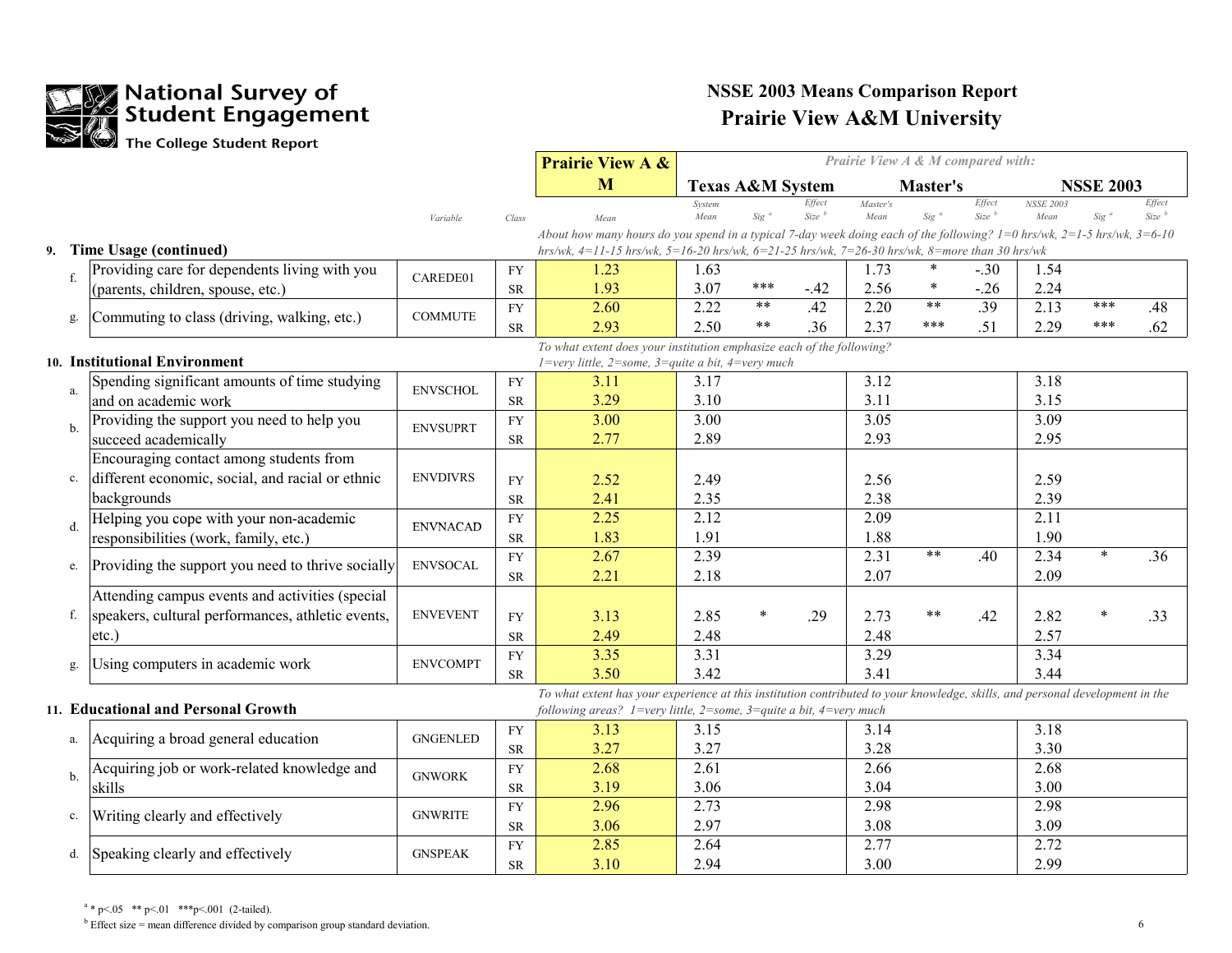

|     |                                                 |                 |            | <b>Prairie View A &amp;</b>                                                                                                   | Prairie View A & M compared with: |                             |                             |                  |                 |                  |                          |                  |                             |
|-----|-------------------------------------------------|-----------------|------------|-------------------------------------------------------------------------------------------------------------------------------|-----------------------------------|-----------------------------|-----------------------------|------------------|-----------------|------------------|--------------------------|------------------|-----------------------------|
|     |                                                 |                 |            | M                                                                                                                             |                                   | <b>Texas A&amp;M System</b> |                             |                  | Master's        |                  |                          | <b>NSSE 2003</b> |                             |
|     |                                                 | Variable        | Class      | Mean                                                                                                                          | System<br>Mean                    | $Sig^a$                     | Effect<br>Size <sup>b</sup> | Master's<br>Mean | $Sig^a$         | Effect<br>Size b | <b>NSSE 2003</b><br>Mean | $Sig^{\alpha}$   | Effect<br>Size <sup>b</sup> |
|     |                                                 |                 |            | To what extent has your experience at this institution contributed to your knowledge, skills, and personal development in the |                                   |                             |                             |                  |                 |                  |                          |                  |                             |
|     | 11. Educational and Personal Growth (continued) |                 |            | following areas? 1=very little, 2=some, 3=quite a bit, 4=very much                                                            |                                   |                             |                             |                  |                 |                  |                          |                  |                             |
| e.  | Thinking critically and analytically            | <b>GNANALY</b>  | <b>FY</b>  | 3.10                                                                                                                          | 3.15                              |                             |                             | 3.14             |                 |                  | 3.20                     |                  |                             |
|     |                                                 |                 | <b>SR</b>  | 3.50                                                                                                                          | 3.29                              | $\ast$                      | .29                         | 3.30             | $\ast$          | .26              | 3.35                     |                  |                             |
| f.  | Analyzing quantitative problems                 | <b>GNQUANT</b>  | <b>FY</b>  | 2.77                                                                                                                          | 2.79                              |                             |                             | 2.65             |                 |                  | 2.68                     |                  |                             |
|     |                                                 |                 | <b>SR</b>  | 3.19                                                                                                                          | 3.03                              |                             |                             | 2.88             | **              | .35              | 2.89                     | **               | .33                         |
| g.  | Using computing and information technology      | <b>GNCMPTS</b>  | <b>FY</b>  | 3.19                                                                                                                          | $\overline{3.01}$                 |                             |                             | 2.91             | $\star$         | .31              | 2.92                     | $\star$          | $\overline{.30}$            |
|     |                                                 |                 | ${\rm SR}$ | 3.43                                                                                                                          | 3.28                              |                             |                             | 3.15             | $***$           | .32              | 3.15                     | **               | .32                         |
| h.  | Working effectively with others                 | <b>GNOTHERS</b> | ${\rm FY}$ | 2.96                                                                                                                          | 2.87                              |                             |                             | 2.86             |                 |                  | 2.86                     |                  |                             |
|     |                                                 |                 | ${\rm SR}$ | 3.37                                                                                                                          | 3.15                              | $\ast$                      | .27                         | 3.12             | $\ast$          | .29              | 3.12                     | $\ast$           | .30                         |
| i.  | Voting in local, state, or national elections   | <b>GNCITIZN</b> | ${\rm FY}$ | 2.48                                                                                                                          | 2.04                              | $\star\star$                | .45                         | 1.85             | ***             | .66              | 1.84                     | ***              | .68                         |
|     |                                                 |                 | ${\rm SR}$ | 2.67                                                                                                                          | 2.03                              | ***                         | .65                         | 1.85             | ***             | .86              | 1.85                     | ***              | .86                         |
| j.  | Learning effectively on your own                | <b>GNINQ</b>    | ${\rm FY}$ | 3.06                                                                                                                          | 2.97                              |                             |                             | 2.88             |                 |                  | 2.93                     |                  |                             |
|     |                                                 |                 | ${\rm SR}$ | 3.38                                                                                                                          | 3.11                              | $\star\star$                | .33                         | 3.02             | ***             | .42              | 3.07                     | $\ast\ast$       | .36                         |
| k.  | Understanding yourself                          | <b>GNSELF</b>   | ${\rm FY}$ | 3.02                                                                                                                          | 2.71                              | $\ast$                      | .31                         | 2.71             | $\star$         | .32              | 2.75                     |                  |                             |
|     |                                                 |                 | ${\rm SR}$ | 3.25                                                                                                                          | 2.79                              | ***                         | .45                         | 2.79             | ***             | .46              | 2.85                     | ***              | .41                         |
| 1   | Understanding people of other racial and ethnic | <b>GNDIVERS</b> | ${\rm FY}$ | 2.52                                                                                                                          | 2.48                              | ***                         |                             | 2.54             |                 |                  | 2.55                     |                  |                             |
|     | backgrounds                                     |                 | ${\rm SR}$ | 2.93                                                                                                                          | 2.48                              |                             | .44                         | 2.55             | $***$<br>$\ast$ | .38              | 2.55                     | $***$            | .38                         |
| m.  | Solving complex real-world problems             | <b>GNPROBSV</b> | ${\rm FY}$ | 2.77                                                                                                                          | 2.58                              |                             |                             | 2.49             |                 | .31              | 2.52                     |                  |                             |
|     |                                                 |                 | ${\rm SR}$ | 3.26                                                                                                                          | 2.71                              | ***                         | .59                         | 2.65             | $***$           | .66              | 2.68                     | ***              | .62                         |
| n.  | Developing a personal code of values and ethics | <b>GNETHICS</b> | <b>FY</b>  | 2.75                                                                                                                          | 2.67                              | ***                         |                             | 2.59             | $***$           |                  | 2.62                     | ***              |                             |
|     |                                                 |                 | <b>SR</b>  | 3.24                                                                                                                          | 2.73                              |                             | .49                         | 2.69             |                 | .54              | 2.71                     |                  | .51                         |
| 0.  | Contributing to the welfare of your community   | <b>GNCOMMUN</b> | ${\rm FY}$ | 2.25                                                                                                                          | 2.38                              | $\ast$                      |                             | 2.31             | $\ast$          |                  | 2.34                     | $\ast$           |                             |
|     |                                                 |                 | ${\rm SR}$ | 2.69                                                                                                                          | 2.42                              |                             | .26                         | 2.38             |                 | .30              | 2.40                     |                  | .28                         |
|     | <b>Academic Advising</b>                        |                 |            | 1=poor, 2=fair, 3=good, 4=excellent                                                                                           |                                   |                             |                             |                  |                 |                  |                          |                  |                             |
|     | Overall, how would you evaluate the quality of  |                 |            |                                                                                                                               |                                   |                             |                             |                  |                 |                  |                          |                  |                             |
| 12. | academic advising you have received at your     | <b>ADVISE</b>   | <b>FY</b>  | 3.08                                                                                                                          | 3.01                              |                             |                             | 2.97             |                 |                  | 3.01                     |                  |                             |
|     | institution?                                    |                 | ${\rm SR}$ | 2.88                                                                                                                          | 2.88                              |                             |                             | 2.90             |                 |                  | 2.93                     |                  |                             |
|     | <b>Satisfaction</b>                             |                 |            | $1 = poor$ , $2 = fair$ , $3 = good$ , $4 = excellent$                                                                        |                                   |                             |                             |                  |                 |                  |                          |                  |                             |
| 13. | How would you evaluate your entire educational  |                 | ${\rm FY}$ | 3.13                                                                                                                          | 3.25                              |                             |                             | 3.18             |                 |                  | 3.23                     |                  |                             |
|     | experience at this institution?                 | <b>ENTIREXP</b> | <b>SR</b>  | 3.07                                                                                                                          | 3.22                              |                             |                             | 3.21             |                 |                  | 3.24                     |                  |                             |
|     |                                                 |                 |            | $1 =$ definitely no, $2 =$ probably no, $3 =$ probably yes, $4 =$ definitely yes                                              |                                   |                             |                             |                  |                 |                  |                          |                  |                             |
| 14. | If you could start over again, would you go to  |                 | ${\rm FY}$ | 3.25                                                                                                                          | 3.35                              |                             |                             | 3.18             |                 |                  | 3.22                     |                  |                             |
|     | the same institution you are now attending?     | <b>SAMECOLL</b> | <b>SR</b>  | 3.13                                                                                                                          | 3.25                              |                             |                             | 3.15             |                 |                  | 3.17                     |                  |                             |

 $a * p < 05$  \*\*  $p < 01$  \*\*\*  $p < 001$  (2-tailed).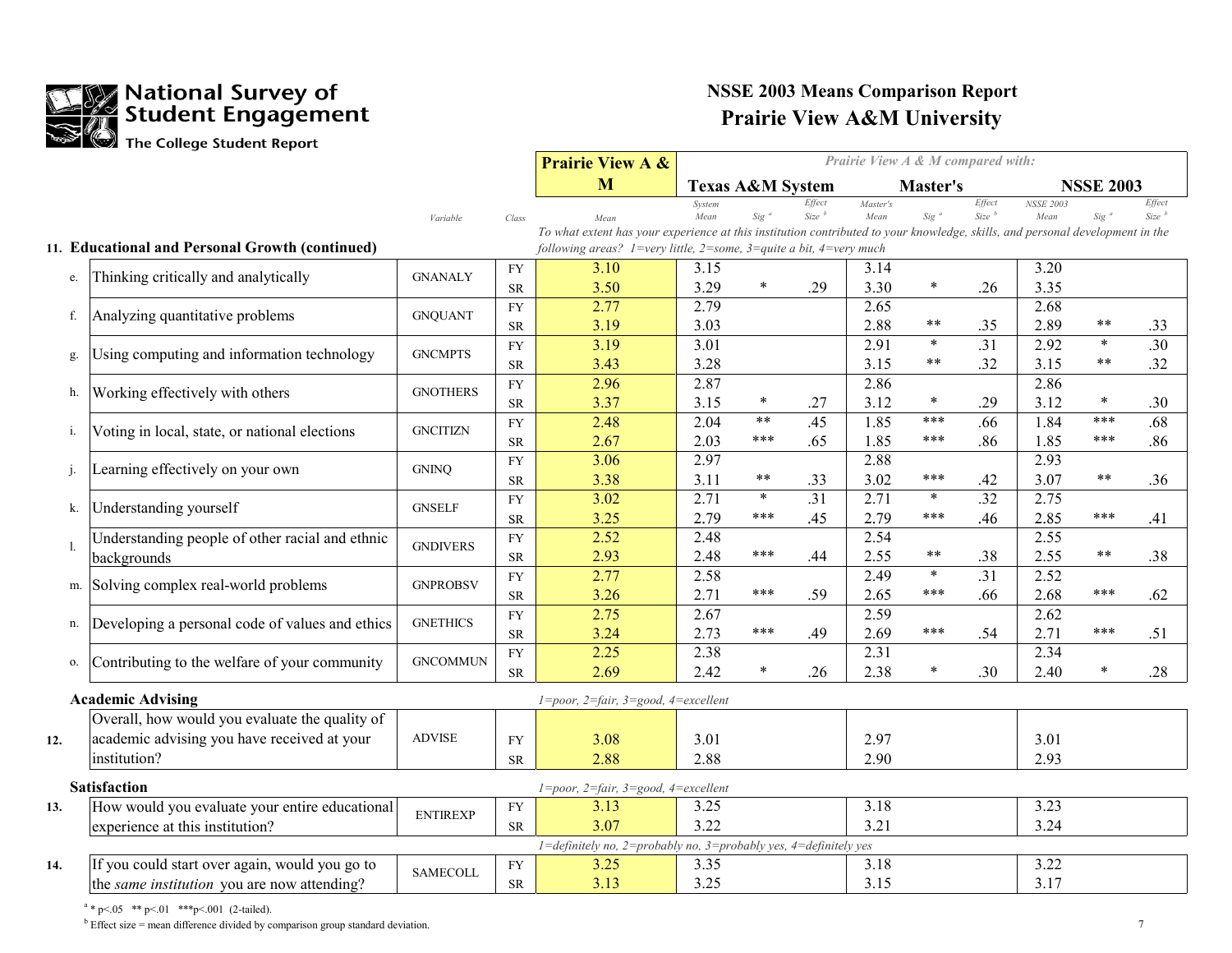

#### **NSSE 2003 Means Comparison Report Texas A&M System Consortium Questions Prairie View A&M University**

|                                                                              |                 |           | <b>Prairie View A &amp;</b> | Prairie View A & M compared with: |                  |                          |
|------------------------------------------------------------------------------|-----------------|-----------|-----------------------------|-----------------------------------|------------------|--------------------------|
|                                                                              |                 |           | M                           | <b>Texas A&amp;M System</b>       |                  |                          |
| <b>Texas A&amp;M System Consortium Questions</b>                             | Variable        | Class     | Mean                        | Texas A&M System Mean             | Sig <sup>a</sup> | Effect size <sup>b</sup> |
| 1. Library staff are helpful in finding the resources I need.                | <b>TXAM0301</b> | <b>FY</b> | 3.15                        | 3.17                              |                  |                          |
|                                                                              |                 | <b>SR</b> | 3.06                        | 3.16                              |                  |                          |
| 2. Administrative staff I interact with are knowledgeable about their area.  | <b>TXAM0302</b> | <b>FY</b> | 3.11                        | 3.28                              | $\star$          | $-.30$                   |
|                                                                              |                 | <b>SR</b> | 3.22                        | 3.17                              |                  |                          |
| 3. Admission materials were easy to obtain.                                  | <b>TXAM0303</b> | <b>FY</b> | 3.13                        | 3.36                              | $\ast$           | $-.37$                   |
|                                                                              |                 | <b>SR</b> | 3.19                        | 3.32                              |                  |                          |
| 4. Information about student services is easy to obtain.                     | <b>TXAM0304</b> | <b>FY</b> | 2.89                        | 3.20                              | $***$            | $-.49$                   |
|                                                                              |                 | <b>SR</b> | 2.94                        | 3.11                              |                  | $-.25$                   |
| 5. Information about academic requirements is easy to obtain.                | <b>TXAM0305</b> | <b>FY</b> | 3.15                        | 3.21                              |                  |                          |
|                                                                              |                 | <b>SR</b> | 3.03                        | 3.10                              |                  |                          |
| 6. I use the university's website to find information I need.                | <b>TXAM0306</b> | <b>FY</b> | 2.96                        | 3.28                              | $\ast$           | $-.39$                   |
|                                                                              |                 | <b>SR</b> | 2.88                        | 3.24                              | ***              | $-.43$                   |
| 7. I can find the information I need on the university's website.            | <b>TXAM0307</b> | <b>FY</b> | 3.06                        | 3.19                              |                  |                          |
|                                                                              |                 | <b>SR</b> | 2.80                        | 3.16                              | ***              | $-46$                    |
| 8. The university catalog clearly states academic requirements.              | <b>TXAM0308</b> | <b>FY</b> | 3.41                        | 3.29                              |                  |                          |
|                                                                              |                 | <b>SR</b> | 3.32                        | 3.17                              |                  |                          |
| 9. The student handbook provides the information I need.                     | <b>TXAM0309</b> | <b>FY</b> | 3.26                        | 3.21                              |                  |                          |
|                                                                              |                 | <b>SR</b> | 3.18                        | 3.11                              |                  |                          |
| 10. The admissions material I received accurately portrayed the institution. | <b>TXAM0310</b> | <b>FY</b> | 3.17                        | 3.25                              |                  |                          |
|                                                                              |                 | <b>SR</b> | 2.99                        | 3.14                              |                  |                          |
| 11. The time it takes me to register is reasonable.                          | <b>TXAM0311</b> | <b>FY</b> | 3.04                        | 3.24                              | $\star$          | $-.30$                   |
|                                                                              |                 | <b>SR</b> | 2.60                        | 3.33                              | ***              | $-1.07$                  |
| 12. My academic advisor is accessible.                                       | <b>TXAM0312</b> | <b>FY</b> | 3.39                        | 3.08                              | $***$            | .41                      |
|                                                                              |                 | <b>SR</b> | 2.88                        | 3.04                              |                  |                          |
| 13. Offices are open during convenient hours.                                | <b>TXAM0313</b> | <b>FY</b> | 3.13                        | 3.01                              |                  |                          |
|                                                                              |                 | <b>SR</b> | 2.72                        | 3.07                              | ***              | $-.50$                   |

<sup>a</sup> \* p <.05 \*\* p <.01 \*\*\*p <.001 (2-tailed).